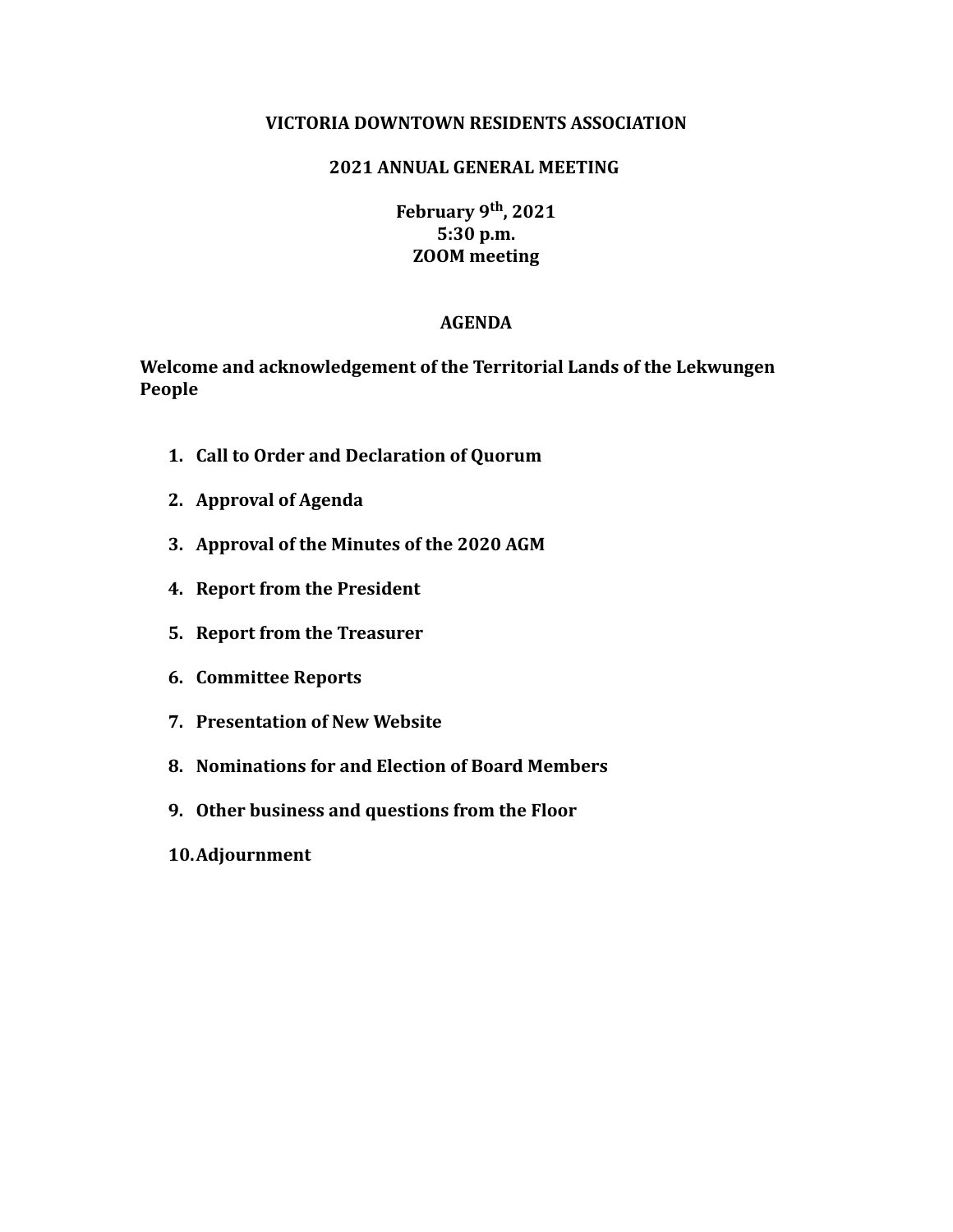**Victoria Downtown Residents' Association Treasurer's Report January 1 to December 31, 2020**

# **Prepared and presented by Mathew Yee**

# **Victoria DRA AGM Feb 9th , 2021**

In accordance with the Victoria Downtown Residents' Association (DRA) Constitution, the following Report, Financial Statement and Budget have been prepared for the Annual General Meeting for the review of the Membership. The details are attached following the report.

The is the 16<sup>th</sup> reporting year for the DRA, since the Society became a financial entity on November  $1<sup>st</sup>$ , 2004. The DRA's fiscal year end is December  $31<sup>st</sup>$ .

Total revenues for 2020 were \$10,571.06, compared to outgoing expenditures amounting to \$3,192.95. Significant contributors to the difference was the city providing a base grant of \$8,464.00, slightly more than double the expected amount of \$4,129.00; itself derived from a per capita funding model based on the 2016 census. Grant increases went towards residents' associations which do not have a community centre, of which the DRA is one of. The ongoing COVID-19 pandemic curbed normal outreach efforts throughout the 2020 calendar year, significantly reducing expenditures.

The single largest expenditure for 2020 was a \$2,520 for re-development of the DRA's website. Based on timing, this expense has been split into two payments of \$1,260, for the 2020 and 2021 budget years. Funds for this effort came from a 2019 Great Neighbourhood Grant of \$5000, originally intended to fund the creation of a mobile information kiosk. After consulting with the city, the board elected to re-purpose those funds. Other major expense were insurance and various membership fees.

The DRA is holding various other funds from previous years. These include a 2020 City of Victoria grant for \$1,220.00, to be used for a Crisis Intervention Workshop. In 2016, the DRA received \$3,750.00 to hold events related to Truth and Reconciliation. \$1,177.00 of that money remains unused. These funds remain allocated in the 2021 budget.

The DRA is currently applying for a Strategic Grant from the City of Victoria, to be used for piloting a Community Outreach Program. If successful, the DRA intends to "top up" the grant with \$4,000.00 from existing funds. This amount will also be shown as allocated for 2021.

As of January 1<sup>st</sup>, 2021, the balance in the DRA's main bank account was \$28,907.13.

### **Yates Street Community Garden**

The Yates Street Community garden continued to develop in 2020. Primary revenues for this project were comprised of a Community Garden Volunteer Grant from the City (\$10,000) and Membership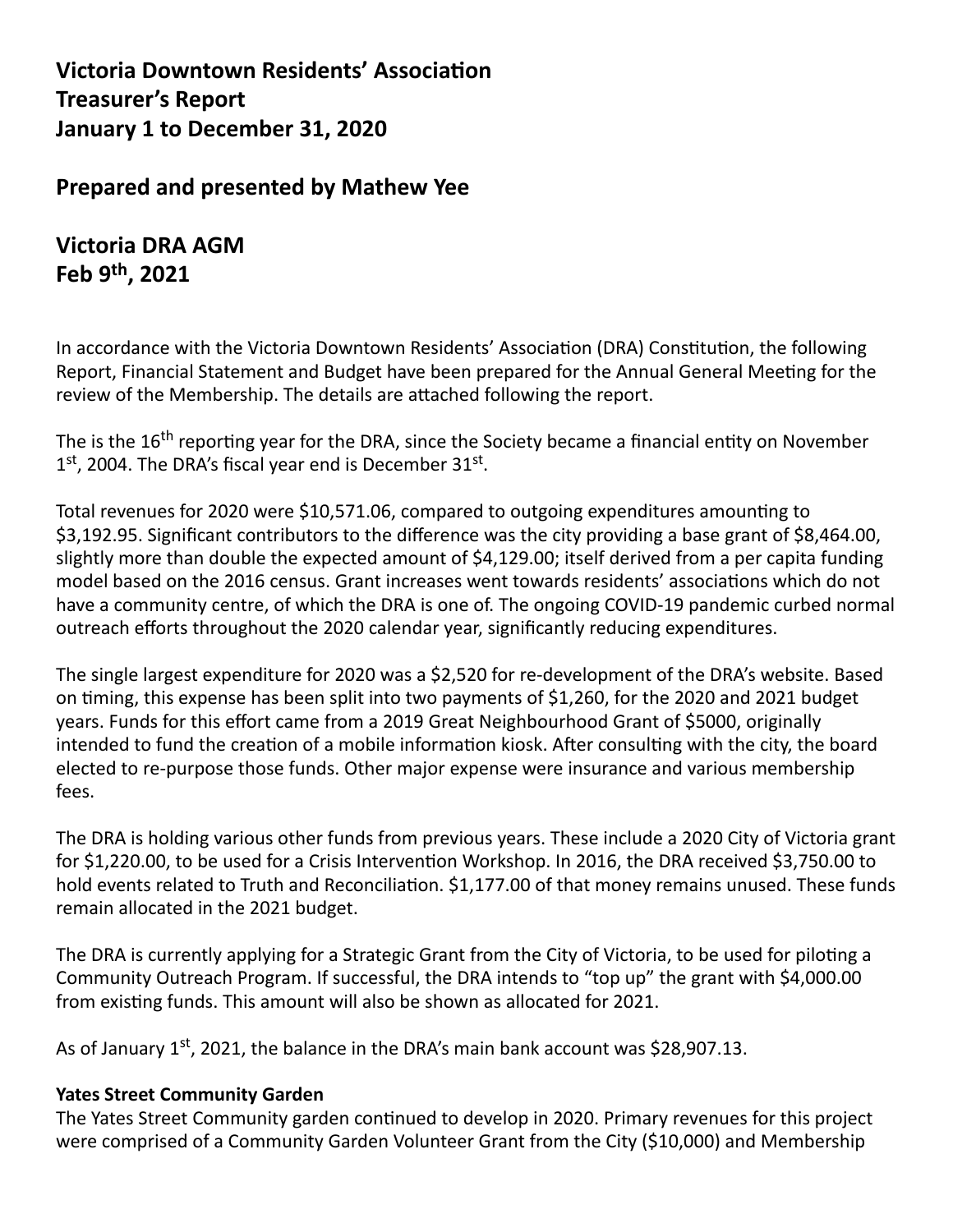fees (\$2995.00). Primary expenses were for Contract Services (\$10,000) and for materials, furniture, tool rentals, administration and web site (\$2626.43). The balance in the Yates Street Community Garden bank account as of January 1, 2021 was \$10,162.71.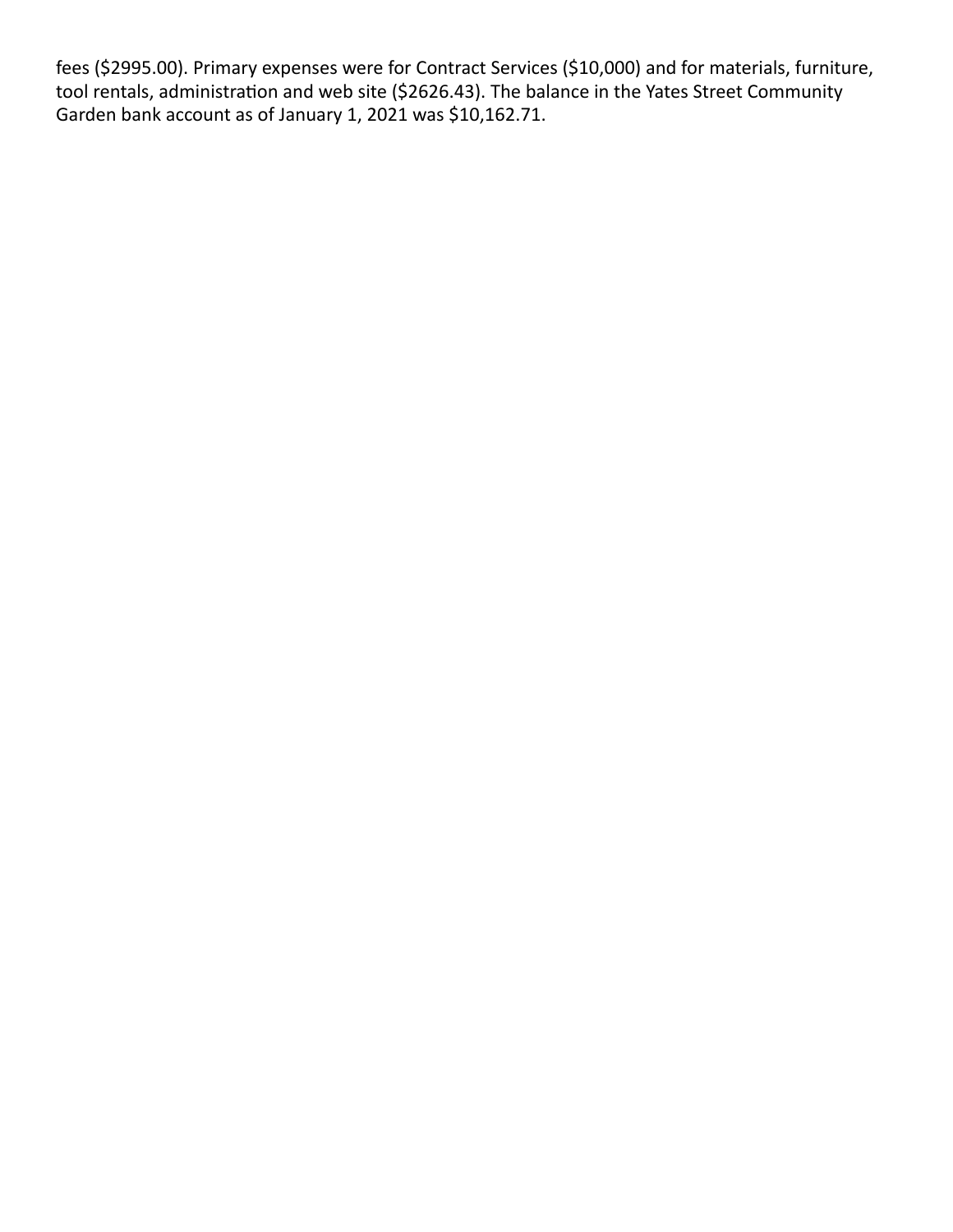# **Victoria Downtown Resident's Association Statement of Income January 1 to December 31, 2019 compared to 2020**

|                                           | <b>Actual</b> | Projected | Actual    |
|-------------------------------------------|---------------|-----------|-----------|
| <b>Revenues</b>                           | 2019          | 2020      | 2020      |
|                                           | (\$)          | (\$)      | (\$)      |
| Annual Base Funding                       | 4,129.00      | 4,129.00  | 8,464.00  |
| Membership fees                           | 385.00        | 400.00    | 280.00    |
| Interest                                  | 5.45          | 5.50      | 1.06      |
| Committees (Activities & Events)          | 1,663.16      | 1,600.00  | 0.00      |
| Insurance Reimbursement                   | 606.00        | 606.00    | 606.00    |
| <b>Crisis Intervention Workshop Grant</b> | 0.00          | 0.00      | 1,220.00  |
| <b>CALUC Reimbursement</b>                | 500.00        | 0.00      | 0.00      |
| <b>Total Revenues</b>                     | 7,288.61      | 6,740.50  | 10,571.06 |

|                                         | <b>Actual</b> | Projected    | <b>Actual</b> |
|-----------------------------------------|---------------|--------------|---------------|
| <b>Operating Expenses</b>               | 2019<br>(\$)  | 2020<br>(\$) | 2020<br>(\$)  |
|                                         |               |              |               |
| Liability Insurance                     | 768.00        | 768.00       | 808.00        |
| External (gifts)                        | 0.00          | 100.00       | 170.24        |
| Kiosk Project (re-purposed for website) | 0.00          | 5,000.00     | 1,260.00      |
| <b>CALUC Meetings</b>                   | 500.00        | 0.00         | 250.00        |
| Committee Activities                    | 4,146.11      | 4,500.00     | 228.54        |
| <b>Total Expenses</b>                   | 6,894.84      | 11, 718.00   | 3,192.95      |

| <b>Net</b><br>วme<br>___ | $- -$<br>マロー<br>_ _ _ | וח־ | - 44<br> |
|--------------------------|-----------------------|-----|----------|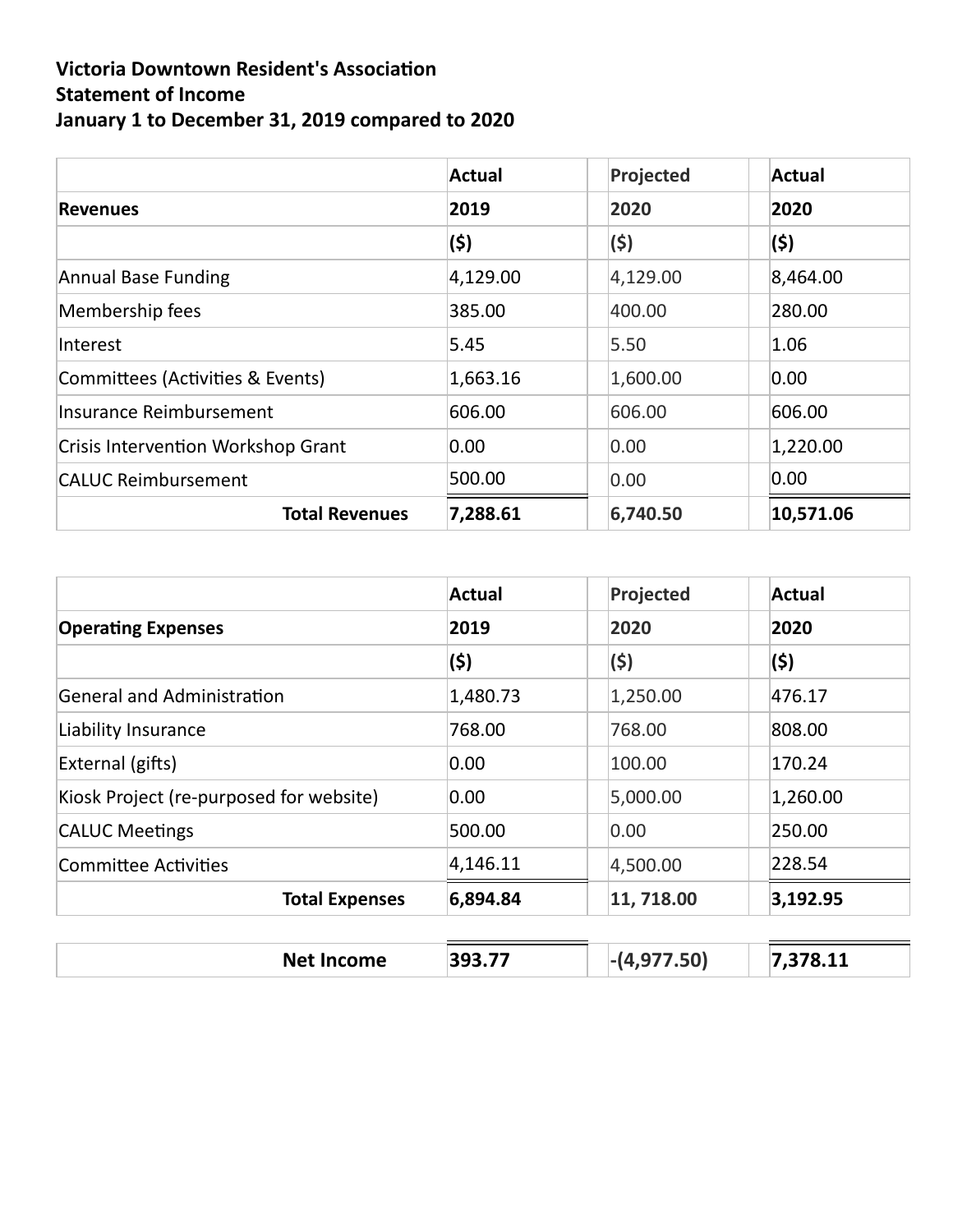# **Victoria Downtown Residents' Association Budget for Fiscal Year 2021**

|                                           | <b>Actual</b> | Projected |
|-------------------------------------------|---------------|-----------|
| <b>Revenues</b>                           | 2020          | 2021      |
|                                           | (\$)          | (\$)      |
| <b>Annual Base Funding</b>                | 8,464.00      | 8,464.00  |
| Membership fees                           | 280.00        | 300       |
| Interest                                  | 1.06          | 5.00      |
| Committees (Activities & Events)          | 0.00          | 1000.00   |
| Insurance Reimbursement                   | 606.00        | 606.00    |
| <b>Crisis Intervention Workshop Grant</b> | 1,220.00      | 0.00      |
| <b>CALUC Reimbursement</b>                | 0.00          | 0.00      |
| <b>Total Revenues</b>                     | 10,571.06     | 10,375.00 |

|                                         | <b>Actual</b> | Projected     |
|-----------------------------------------|---------------|---------------|
| <b>Operating Expenses</b>               | 2020          | 2021          |
|                                         | (\$)          | (\$)          |
| <b>General and Administration</b>       | 476.17        | 1,250.00      |
| Liability Insurance                     | 808.00        | 808.00        |
| External                                | 170.24        | 100.00        |
| Kiosk Project (re-purposed for website) | 1,260.00      | 1,260.00      |
| Kiosk Project (2019) remainder          | 0.00          | 2,480.00      |
| Crisis Intervention workshop (2020)     | 0.00          | 1,220.00      |
| Truth and Reconciliation (2016)         | 0.00          | 1,770.00      |
| Community Outreach pilot ("top up")     | 0.00          | 4,000.00      |
| <b>CALUC Meetings</b>                   | 250.00        | 0.00          |
| <b>Committee Activities</b>             | 228.54        | 1000.00       |
| <b>Total Expenses</b>                   | 3,192.95      | 13,888.00     |
| <b>Net Income</b>                       | 7,378.11      | $-(3,513.00)$ |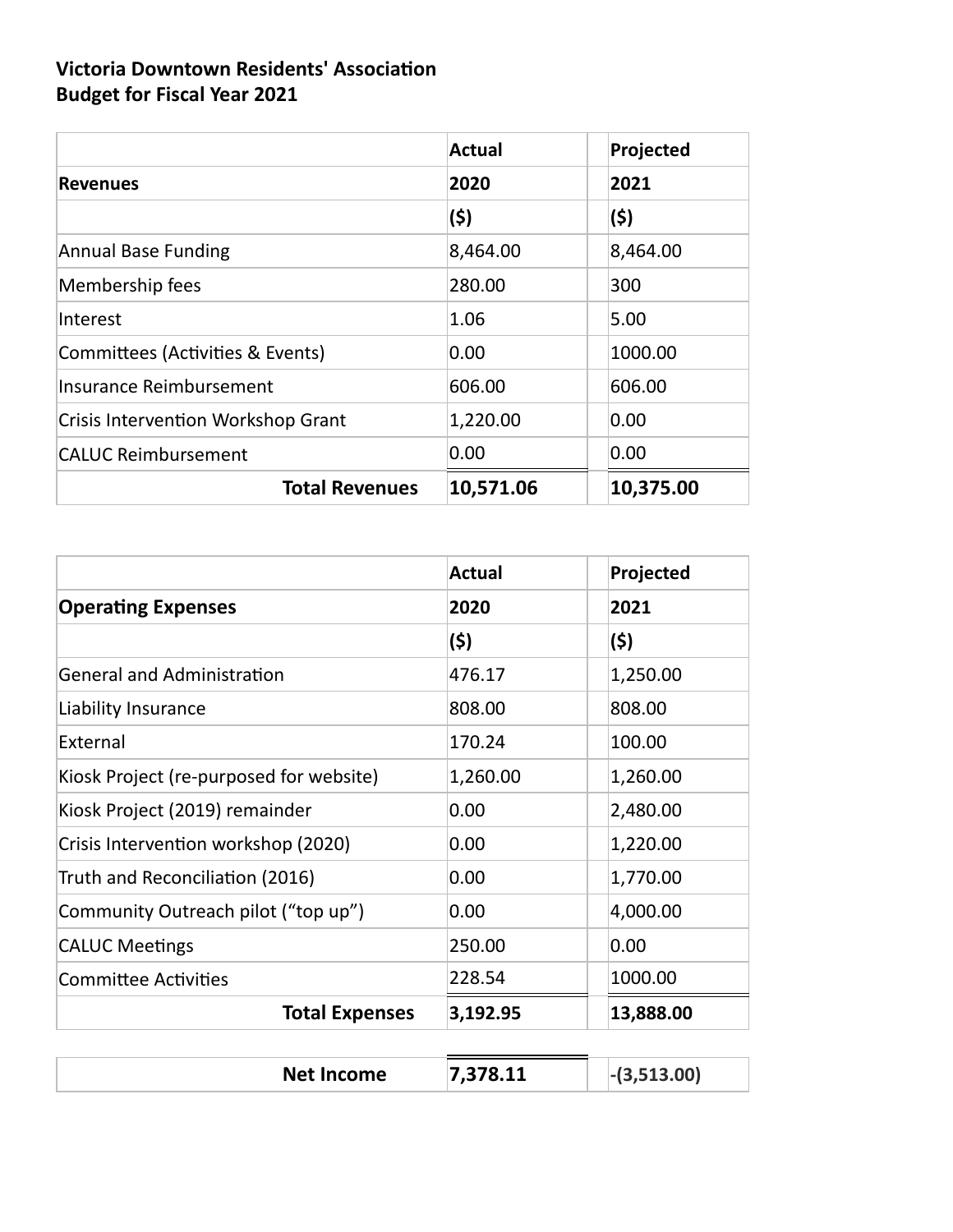#### **Victoria Downtown Residents' Association Land Use Committee Report 09 February 2021**

The DRA Land Use Committee (DRA LUC) continued to meet throughout 2020 and offered input into various rezoning and variance applications as well as several City-based initiatives within Downtown Harris Green.

Despite the global pandemic, the pace of new development applications continued throughout 2020. In all, sixteen significant projects were presented to the public and reviewed by the DRA LUC. The development projects we've been asked to participate include:

- **1106 Blanshard St, Montrose Winter Garden Hotel** David Fullbrook with D'Ambrosio Rezoning for Site Specific Zone and Official Community Plan (OCP) amendment for Core Business area density. Proposal is to develop NW corner of Blanshard and Fort. Project proposes 20-storey tower for Airbnb-style hotel. Density requested 6.16:1 from 3.0:1 and requested height of 65.5 m from 43.0m. The density calculation for this application is unconventional in that it will include the separate adjacent property to the north, The Montrose Building, which will be designated heritage but not seismically upgraded. The Montrose will be maintained with residential above small Commercial Retail Units (which are being renovated as vacancies arise).
- **611 Chatham St Nicola Wealth Real Estate** Development Permit with Variances for proposed 5-floor, 274-unit market rental residential with ground floor commercial on 1.5 acres over 9 lots facing Chatham, Herald and Government Sts. Variance for height requested from 15m to 17.34 m for Herald St and 15.81m for Chatham.
- **1045 Yates St, Harris Chrysler (Phase 1)** Starlight Development Permit with Variance concurrent with a Rezoning Application related to area of 4.9 acres over two sites. Proposal includes: 5-storey podium with 19 & 21 storey towers with a 6:1 FSR. Rental for 510 residential units, including 6 (3BDRM) townhouses and 436 onsite parking stalls & 654-bike parking.
- 900-block Yates (Market On Yates & Harris Green Village) between Quadra to Vancouver and Yates to View, as well as the eastern half of the 1000-block Yates (mid**block to Cook)** – Starlight – Rezoning and OCP Amendment for two sites on the south side of Yates between Quadra & Cook: 1.35 hectare full 900-block Yates and the 0.63 hectare eastern half of the 1000-block Yates, 1045 Yates. Proposal includes: 5-storey podium with  $27$ ,  $28$  &  $32$  storey towers with a  $6:1$  FSR.
- **1314 Wharf St, Northern Junk** Reliance Properties Rezoning for the redevelopment of existing heritage buildings and 47-unit residential with ground floor commercial, mixed use addition, concurrent Heritage Alteration with FSR 3.36:1.
- **550 Pandora** Chinese Freemasons Housing Society & M'akola Devt Services with Architect Alan Lowe - Rezoning with an OCP Amendment for a 5-storey, 36-unit affordable rental apartment building with 2 ground-floor commercial retail units. Proposed FSR 3.62 above 3.0 permitted with height of 16.17m above 15m permitted. Creation of affordable housing units will be funded by BC Housing but operated by Chinese Freemasons Housing Society.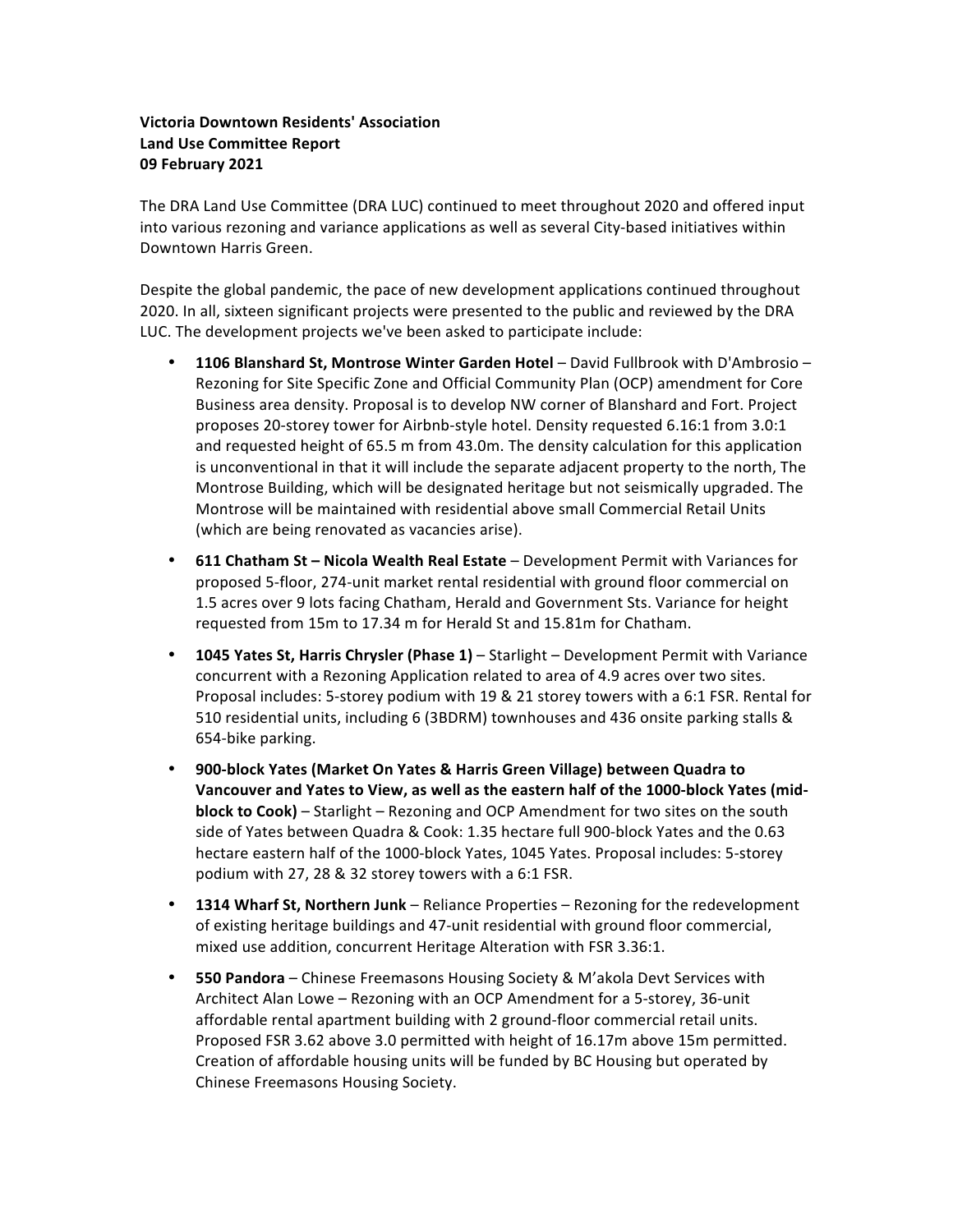- **1150 Cook St, Pluto's** Dan Robbins & Fraser McColl Development Permit with Variance for a 16-storey (47.57m) over the 10-storey (30m max) market rental building with an FSR of 7.78:1. The proposal includes 129 residential units above ground floor commercial space, 41 parking spots, and 143 bike spots.
- **975 Pandora (Seventh Adventist Church)** Townline Rezoning and Building Permit for 121 residential rental units in 4-storey podium and 15-storey tower at 5.46:1 FSR with ground floor commercial. Vehicle parking at 118 meets and exceeds requirements as does bike parking at 240. There are also 125 storage lockers.
- **749-767 Douglas, Apex Site** Telus with Aryze Rezoning and an OCP amendment to increase density to construct a new office building with ground floor commercial uses. Proposal is for a 53.21 m office tower with 127 parking stalls (below the required 221) and 140 bike spots (136 required). Currently the OCP prescribes a maximum density of 4.0:1 on this site. The applicant is seeking an increase in permitted density to 5.57:1 and an increase in permitted height from 45m to 53 m.
- **1244 Wharf St, Yates Block** Robert Fung & Cascadia Architects Rezoning to allow for hotel use. No additional storeys requested for this Heritage Designated building. Also, Heritage Alteration with Variance application for substantial rehabilitation of the site through the preservation, rehabilitation and restoration of exterior and extensive reno of interior. Proposed renos include creation of 22 residential units on the upper two levels with related storage uses below Wharf St, reno of the existing commercial retail units at the Wharf St level, and the creation of new harbour facing commercial retail units at the lower two levels.
- **579-585 Johnson St** Hartwig Industries w Studio 531 Architects Development Permit with Variance. Two massing studies have been debated between stakeholders. Both within the 3:1 density allowed in the Old Town zone but both would exceed the 15.0 m height limit. Stakeholders have voiced different points of view for approaches to the treatment of existing buildings and new development within one of the most intact blocks of heritage properties in Old Town while also conforming to Old Town guidelines and policies.
- **504 Herald, Herald St Brew Works** Mike and Lee Spence Development Permit with Variance: Applicant seeking a permit to construct a rooftop patio with an occupancy of 99 additional liquor primary seats; bringing total occupancy to 277 from the previously approved 178. Anticipated use is not included in this application, only construction.
- **937 View St** Nelson Investments w de Hoog & Kierulf Development Permit with Variance to build an 18-storey, 267-unit market rental tower with zero vehicle parking but 307 bikes spots on R48 land and located in Fort St Heritage Corridor using prefabricated components. Proposed FSR 7.95:1. The applicant is not proposing to rezone away from the R48 zone but is requesting a height variance.
- **1010 Fort St:** Abstract Developments Rezoning for the development of a 13-storey building with ground floor commercial and 55 residential units above with 7 vehicle parking and 97 bike parking spots. Proposed FSR 5.37.
- **1124 Vancouver:** J. Gordon Enterprises Rezoning to construct a six-storey rental apartment building. Proposed density of 3.25:1. Two CALUC meetings held to discuss proposed development but applicant was unable to provide comprehensive relevant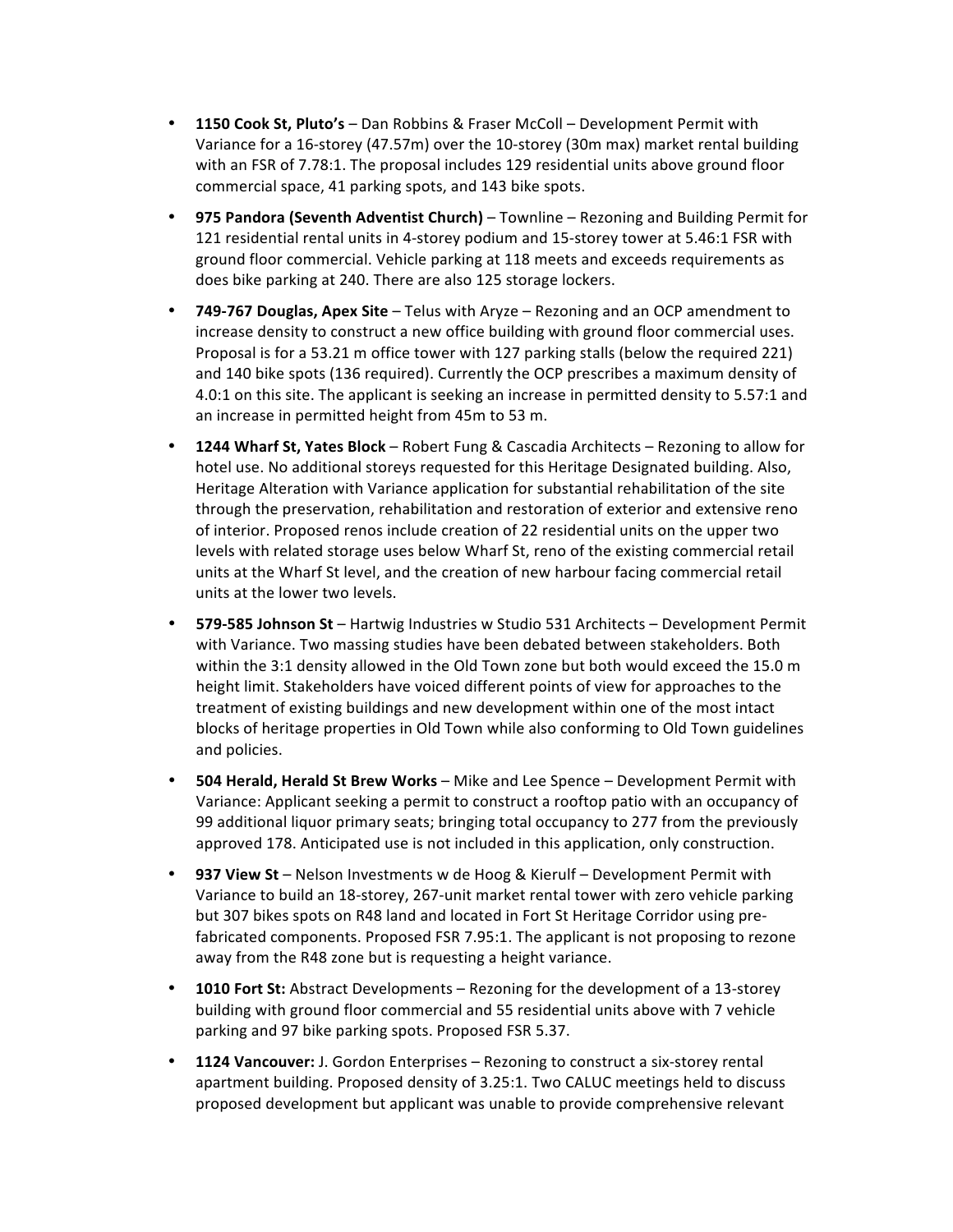information at either meeting. The third CALUC was postponed until the information is complete and the Advisory Design Panel has reviewed and supports the project.

**• 1312 Broad, Duck Block** – UVic Properties/Chard – Rezoning, Development Permit and Heritage Alteration for 6-storey 139-unit hotel with ground floor commercial with FSR 4.0. Includes an OCP amendment for a very significant increase in density offside of the Official Community Plan maximum densities for Old Town and best practices of Heritage Conservation but Staff has relieved the applicant of the requirement for an OCP amendment for this application.

Despite the large number of development applications, the DRA LUC also focused on major City of Victoria initiatives relevant to land use in which the LUC was involved, including:

- **Bicycle Master Plan** 2020 Project Designs and Network Update relevant to Government Street North route. On 09 Jul 2020, staff assured mayor and council that the design plans for Govt St North bike lanes will be complementary to any future development of the Pedestrian Mall.
- **Downtown Core Area Plan Review** The DRA LUC members have participated in several workshops to identify potential improvements to the Downtown Core Area Plan. Proposed amendments are to be brought to Council in early 2021
- **OCP Amendments** and promote a policy for the City to not support OCP Amendments without a compelling rationale.
- Meeting with Karen Hoese, City of Victoria, Director of Planning In light of revised public consultation process related to current state of emergency, discussed need for improved information sharing through Development Tracker, need for more accurate and comprehensive information on Public Notices, timing challenges between delayed delivery of Public Notices and deadline for feedback to the City, consider basic staff review of applications for technical specifications prior to proceeding to public for comment, need planning staff reports to apply consistent DCAP and OCP policies and guidelines across all projects with more objectivity showing how projects do/do not conform to DCAP, OCP and Heritage conservation principles.

The DRA LUC also reviews Liquor License and Storefront Cannabis applications. To guide the response to all Liquor License applications, the committee applies the DRA LUC Late Night Food Primary and Liquor Primary Policy that was developed and ratified in February 2020. On this topic, the committee provided input on the following applications and initiatives:

- 1140 Government The Churchill Pub
- 510 Pandora Swans Pub
- 1150 Douglas, Bay Centre Seed and Stone/Songhees Nation Cannabis
- 901 Gordon Seed and Stone/Songhees Nation Cannabis
- 1400 Quadra Clarity Cannabis
- 504 Herald Herald Street Brew Works
- The City-led creation of a Municipal Alcohol Policy for Downtown Liquor and Late Night that was deliverable in 2019 remains outstanding and the LUC awaits its completion and approval by Council.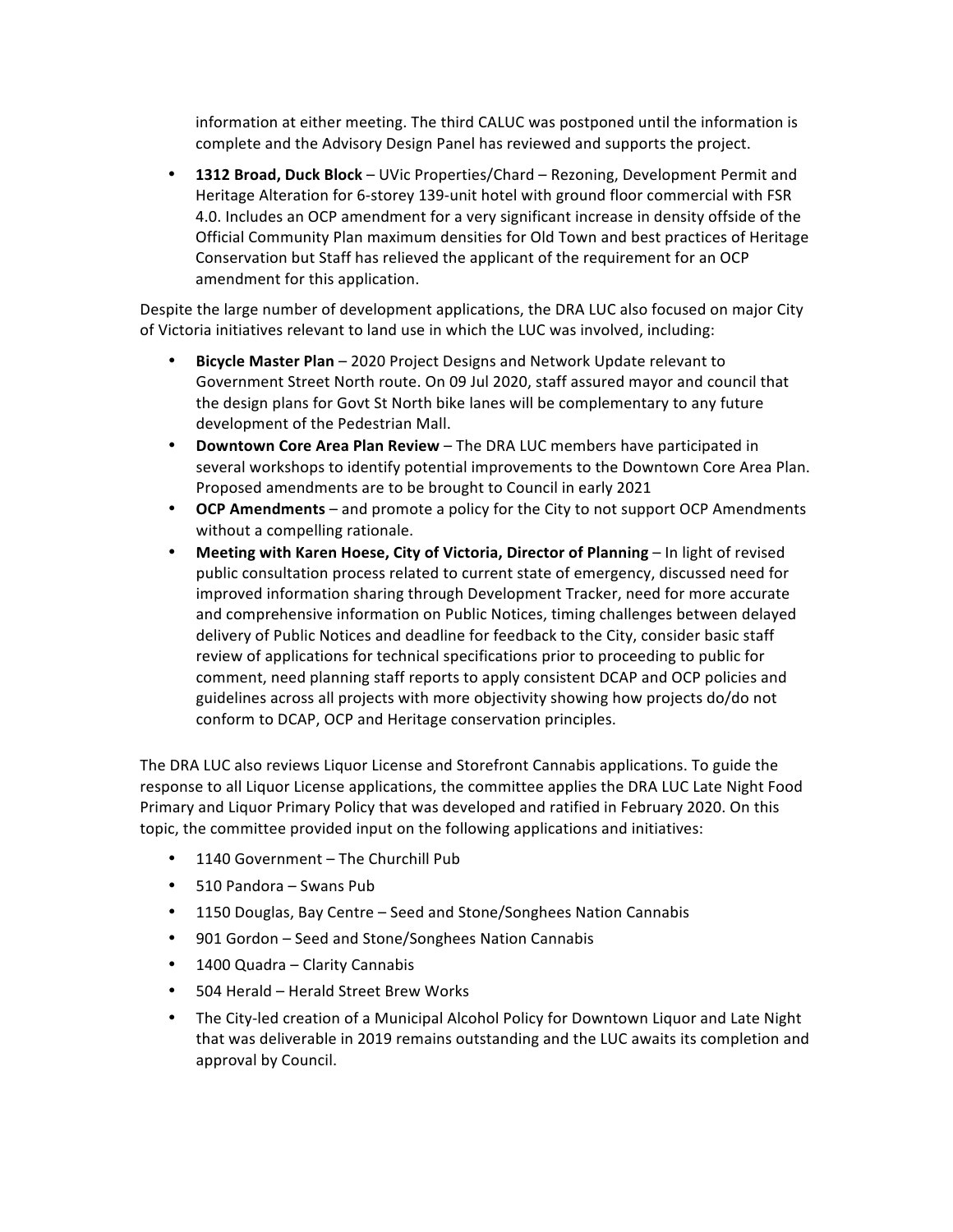The bimonthly DRALUC meetings to discuss Land Use Policy, current land use applications, and City-initiated projects were discontinued in person due to the pandemic. Committee participation continued remotely and for site meetings that were capable of maintaining physical distance protocols. The DRA LUC appreciates the involvement of members and residents in the process during the past year, and we encourage all residents to attend the public consultations when possible and relay their concerns or support, as the feedback obtained really does find its way into the built form.

Residents with an interest in urban planning are encouraged to learn more about the DRA's Land Use Committee.

**Ian Sutherland Chair, Land Use Committee**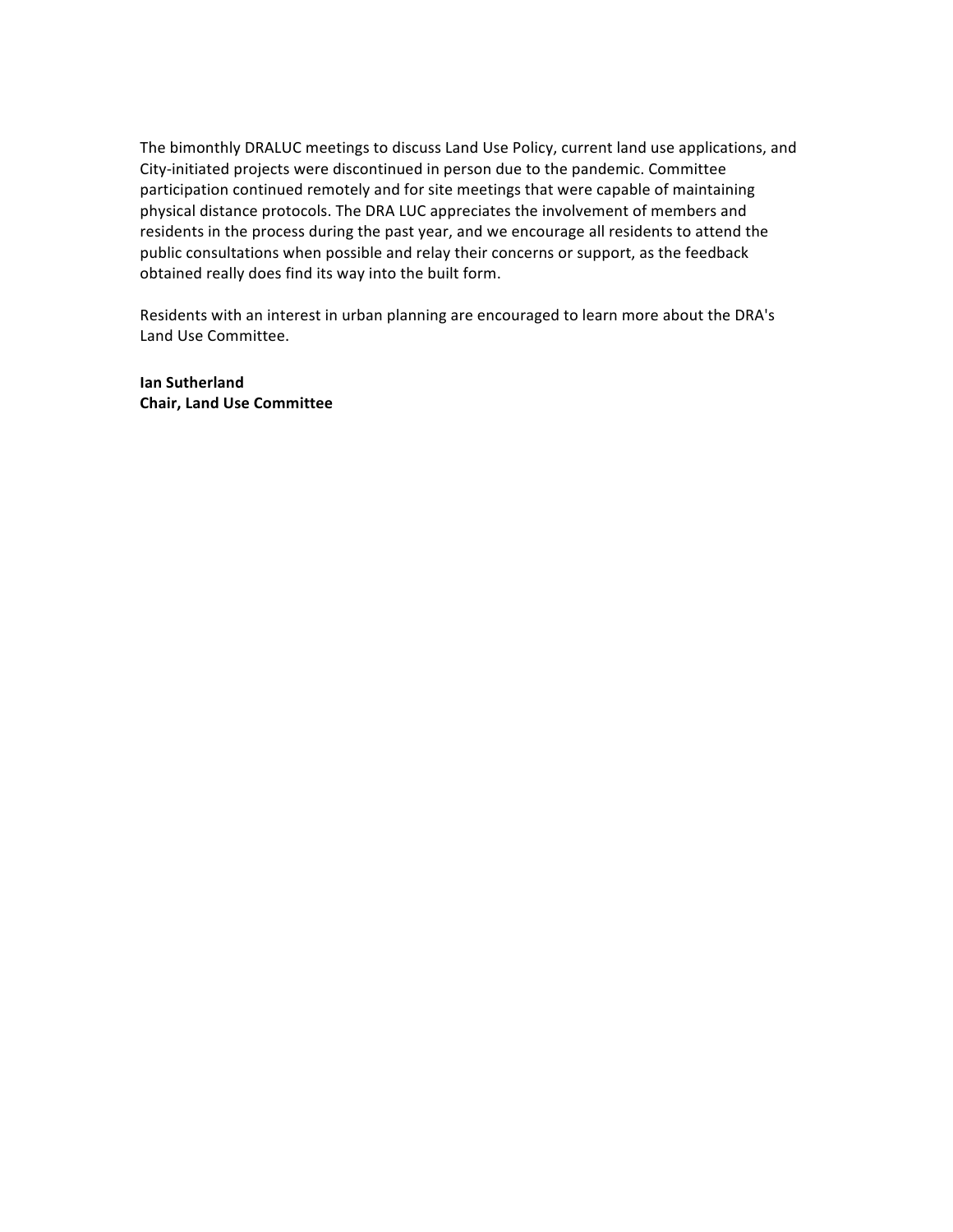# **Urban Ecology and Agriculture Committee Report Downtown Residents' Association Annual General Meeting, February 9, 2021**

During 2020, the efforts of the DRA's Urban Ecology and Agriculture Committee were devoted exclusively to improving upon, and keeping safe the members of, our downtown community garden—the **Yates Street Community Garden**. Other relevant issues, initiatives, and projects are also the mandate of this committee, and as the YSCG has now grown to full maturity, it is hoped that the UEAC will have the capacity to broaden the scope of its activities in 2021.

Here are some of this past year's highlights and accomplishments:

- On February 29, 2020, the Yates Street Community Garden held its third Annual Membership Meeting (AMM) at the Cook Street Village Activity Centre, to which all members of the Garden were invited, to review the prior year's successes, discuss any challenges, socialize and renew their memberships in the Garden. 38 Garden members attended the event.
- More than 85 raised bed planters were available for cultivation during the 2020 growing season, and all of them were in use. We registered 90 garden members at the beginning of the growing season (February), and an additional 21 members were registered throughout the 2020 growing season as some members moved on. We currently have over 80 names of want-to-be gardeners on our official wait-list.
- Our goal for the 2020 season was to use available space to increase growing capacity and to engage the Garden membership to build community and connections at the YSCG, and throughout Victoria's garden community.
- The Yates Street Community Garden participated in two rounds of seedling distribution during the year, acting as a centre for the general public to pick up seedlings that were grown at the City's nursery in Beacon Hill Park under its Get Growing, Victoria! initiative.
- In celebration of Pollinator Week, Garden members signed up for 'Open Garden' shifts to allow members of the public to visit the garden and apiary, and learn about the mason bees. During Pollinator Week, the YSCG also gave away 25 starter tomato plants of various heritage varietals.
- In the 2020 season we completed the following projects:
	- $\star$  Added two boulevard plantings along Yates street. One of these plantings was during and to celebrate Pollinator Week, and native pollinator plants were used.
	- $\star$  Added five small potted fruit trees (1 plum, 2 columnar apples, 2 figs).
	- ̣ Built a community garden bed out of cedar and planted it with a variety of berries.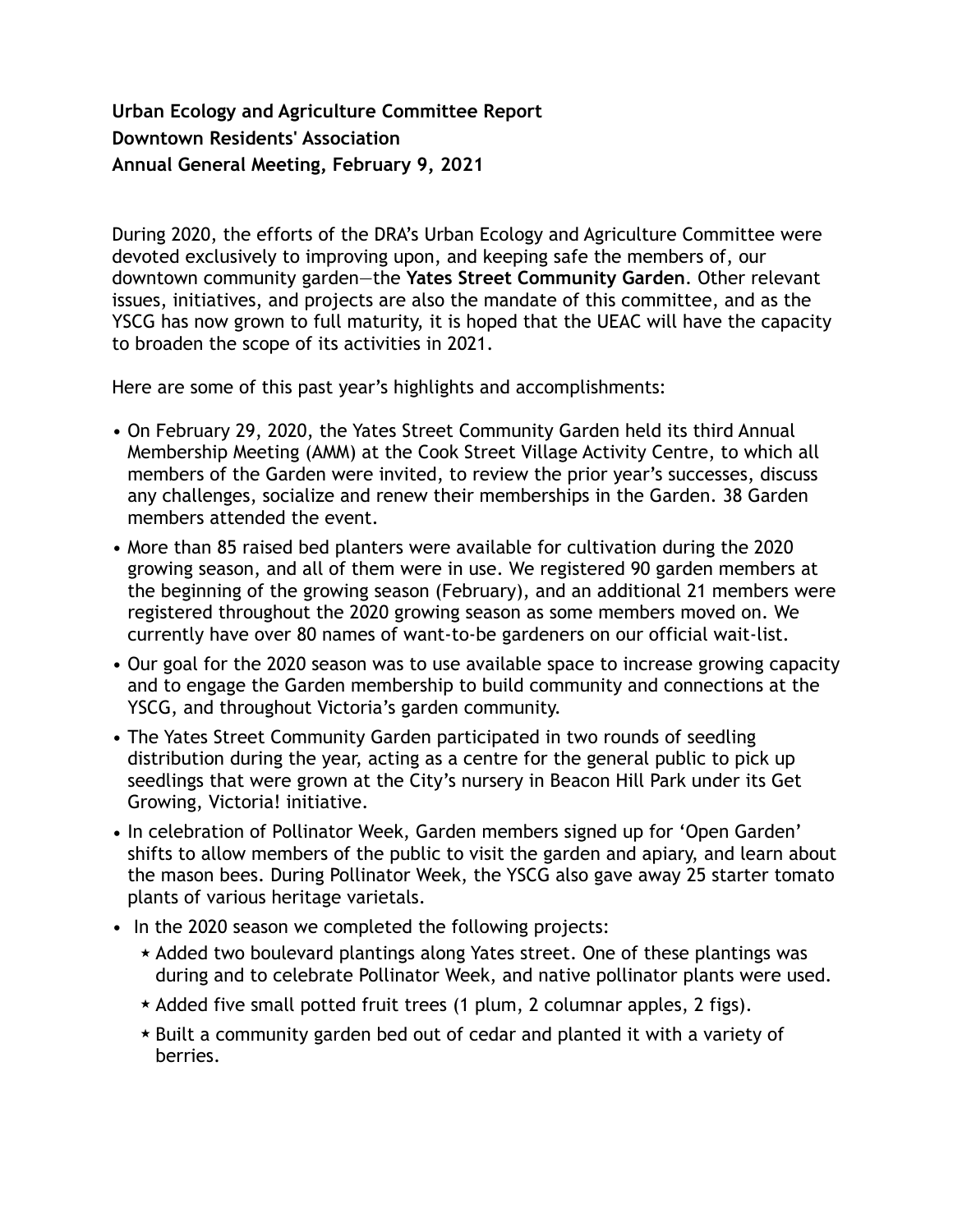- $\star$  Designed and constructed a vertical planter in the Garden for community use. Created a how-to video for the project and shared it with Garden members and on social media for the wider community to view.
- $\star$  Created a how-to video series, aimed to help gardeners with projects and provide tips for improving yields/decrease pests.
- $\star$  Added 2 accessible boulevard beds out on the sidewalk in front of the Garden for community harvest, and commissioned and installed a territorial acknowledgement sign on the Garden's front fence for all to see. The two boxes were lined, filled and planted by volunteers, for neighbours and members of the community at large to harvest from. The sign reads, "We Gratefully Acknowledge That The Land On Which We Garden Is The Traditional Unceded Territory Of The Lekwungen Peoples. Both of these projects were made possible by a City of Victoria, My Great Neighbourhood Grant.

In July 2019, we learned that the Yates Street Community Garden (along with eight other gardens in the City of Victoria whose licenses were ending) had been granted new 5-year licences of occupation. While to this date we are still waiting for the City's legal services department to provide us with the new agreement for signing, we understand that the YSCG will continue to grow in its current location until at least August 20, 2024!

This garden project has brought a diverse group of Downtown-Harris Green residents together with the common goal of gardening and creating community. We've experienced a renewed sense of community ownership, identity and spirit as we engage in this work. The importance of community, stewardship and sustainability is ever present, and guides our efforts. We are eternally grateful for the opportunity to grow our garden, skill levels, friendships and partnerships. It has taken a lot of hard work in getting our Garden to where it is today—a beautiful, blooming community garden in our neighbourhood. It has been worth every ounce of effort it took to get us here.

On behalf of the Urban Ecology and Agriculture Committee and the Yates Street Community Garden, I would like to extend our sincere gratitude and appreciation for the financial and functional support that we continue to receive from the City of Victoria and its Staff—Thank you!

Please visit the Garden's website—www.yatescommunitygarden.ca, as well as our Facebook and Instagram pages.

Thank you,

**Nicholas Harrington Chair, Urban Ecology and Agriculture Committee**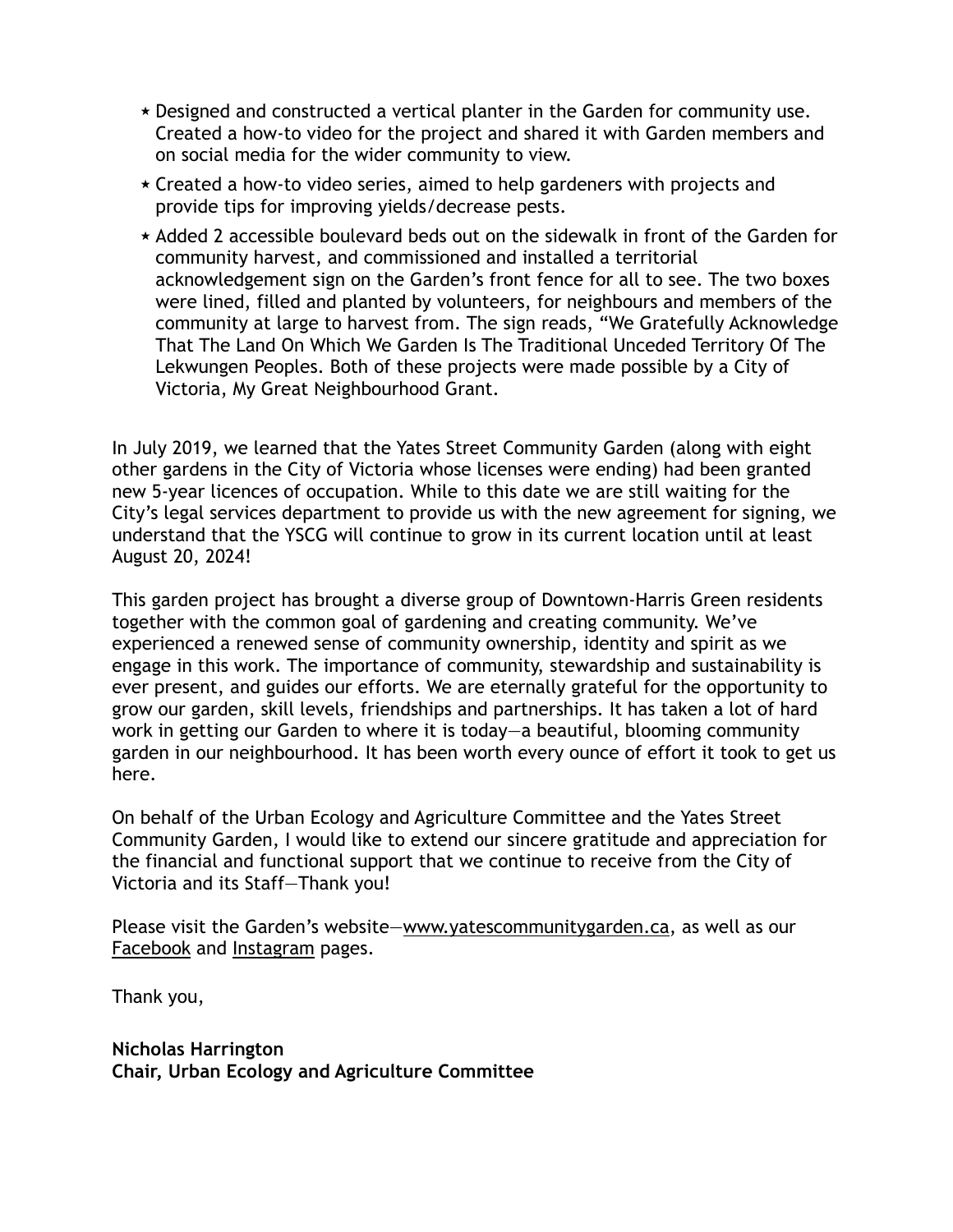

# **COMMUNITY ENGAGEMENT COMMITTEE** Annual Report

### **JANUARY - DECEMBER 2020**

**Objective:** *To foster a diverse, vibrant, and safe quality of life for residents of the Victoria Downtown Community.*

**Chair** Dale Dearing

**CEC Members:** Denise Nicholl, Douglas Boyd, Allan Miller, Virginia Miller, Pat Chapman, Dale Dearing

\_\_\_\_\_\_\_\_\_\_\_\_\_\_\_\_\_\_\_\_\_\_\_\_\_\_\_\_\_\_\_\_\_\_\_\_\_\_\_\_\_\_\_\_\_\_\_\_\_\_\_\_\_\_\_\_\_\_\_\_

### **Summary**

In the first quarter of 2020:

- we completed final drafts of documents that organize, standardize, and enhance volunteerism of planned projects
- Belize Cargo Trike was selected to be used for a mobile engagement & marketing campaign during various annual events. A colourful information & marketing card was developed to be handed out at these events. Projects timelines were set, with a plan to have Trike Crew, volunteer training program, and the new website in operational (being developed by committee member) for May 2020 (and definitely by June for **Car Free Day**).

Then COVID-19 Pandemic hit and all in-person event planning, meetings, and public activities were suspended.

\_\_\_\_\_\_\_\_\_\_\_\_\_\_\_\_\_\_\_\_\_\_\_\_\_\_\_\_\_\_\_\_\_\_\_\_\_\_\_\_\_\_\_\_\_\_\_\_\_\_\_\_\_\_\_\_\_\_\_\_

After a few months hiatus in accordance with provincial lockdown requirements, we started virtual CEC committee meetings in late summer with a primary focus on accelerating website development. A new strategy was proposed by chair Dale Dearing, which was to employ a professional website developer who would transfer the core elements of the current website to an interactive and engaging website. CEC committee agreed; the idea was presented to the DRA board and approved. A Victoria-based website developer commenced work on the new website in late November 2020 and is forecast have it completed mid-February 2021.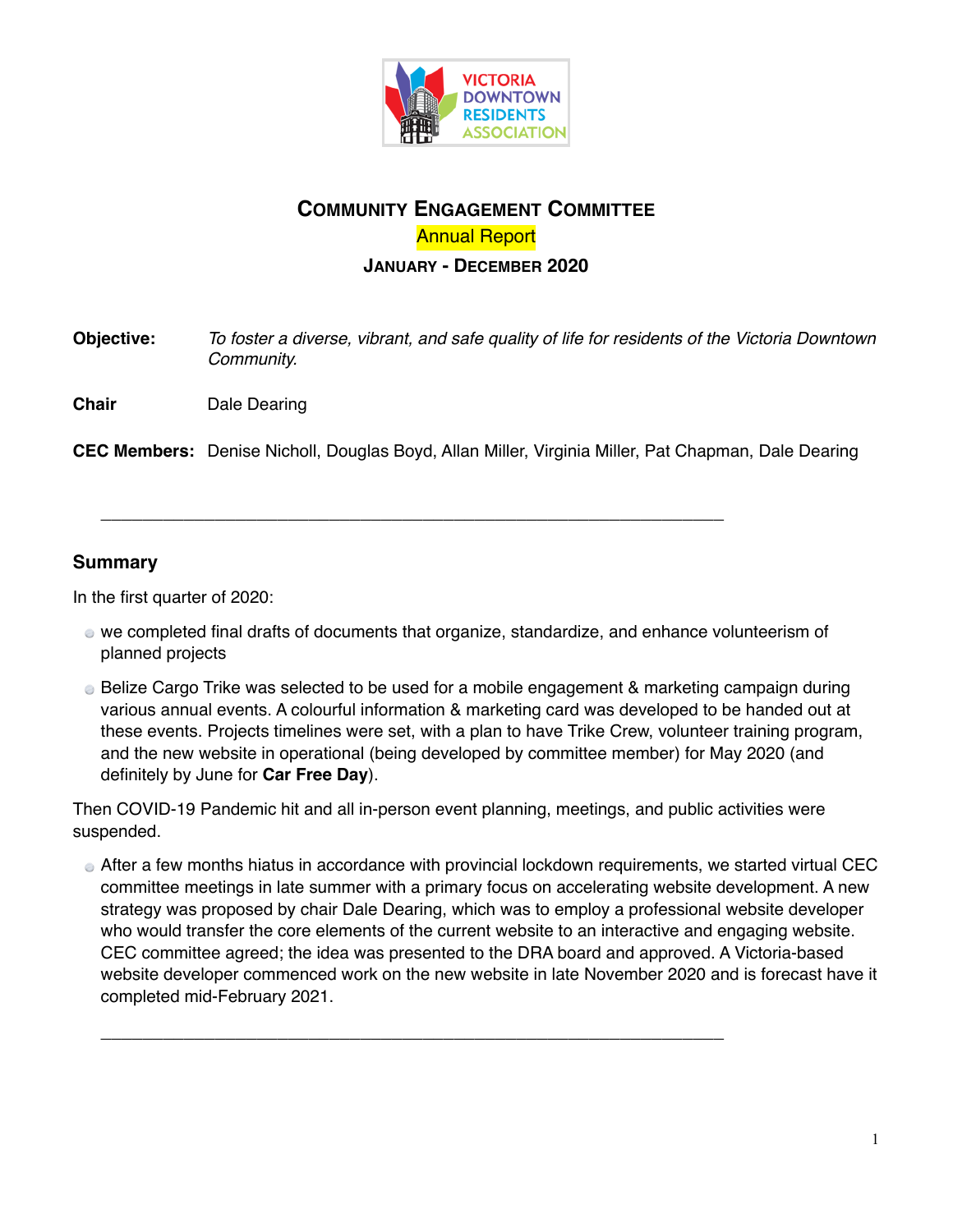## **Meetings**

CEC committee conducted several virtual meetings from late summer onward (no in-person meetings are being held in accordance with guidance from BC health authorities).

### **Membership**

2 members have resigned from the committee. No new members have joined

### **Projects & Planning**

### *Trike Event*

The Trike Project is suspended

### **Website**

A strategy shift was instituted late summer to accelerate the development of a new DRA website intended to be a central platform for engaging and informing the Downtown and Harris Green community. A professional Victoria-based website developer was hired in late November 2020. The new website is almost finished, looks great, and is expected to be compete by mid February 2021. An overview of it will be provided at the February 9, 2021 AGM meeting.

CEC committee members continue to provide valuable support, participation, and guidance in these challenging times, which enables the CEC, as well as DRA, to move forward on creative strategies for community engagement.

\_\_\_\_\_\_\_\_\_\_\_\_\_\_\_\_\_\_\_\_\_\_\_\_\_\_\_\_\_\_\_\_\_\_\_\_\_\_\_\_\_\_\_\_\_\_\_\_\_\_\_\_\_\_\_\_\_\_\_\_

As CEC chair, I want to say a warm THANK YOU to each member of the CEC committee as well as each member of the DRV Board, for caring about our community, volunteering their time, and providing leadership in these unprecedented times.

Dale Dearing, Chair

**Community Engagement Committee**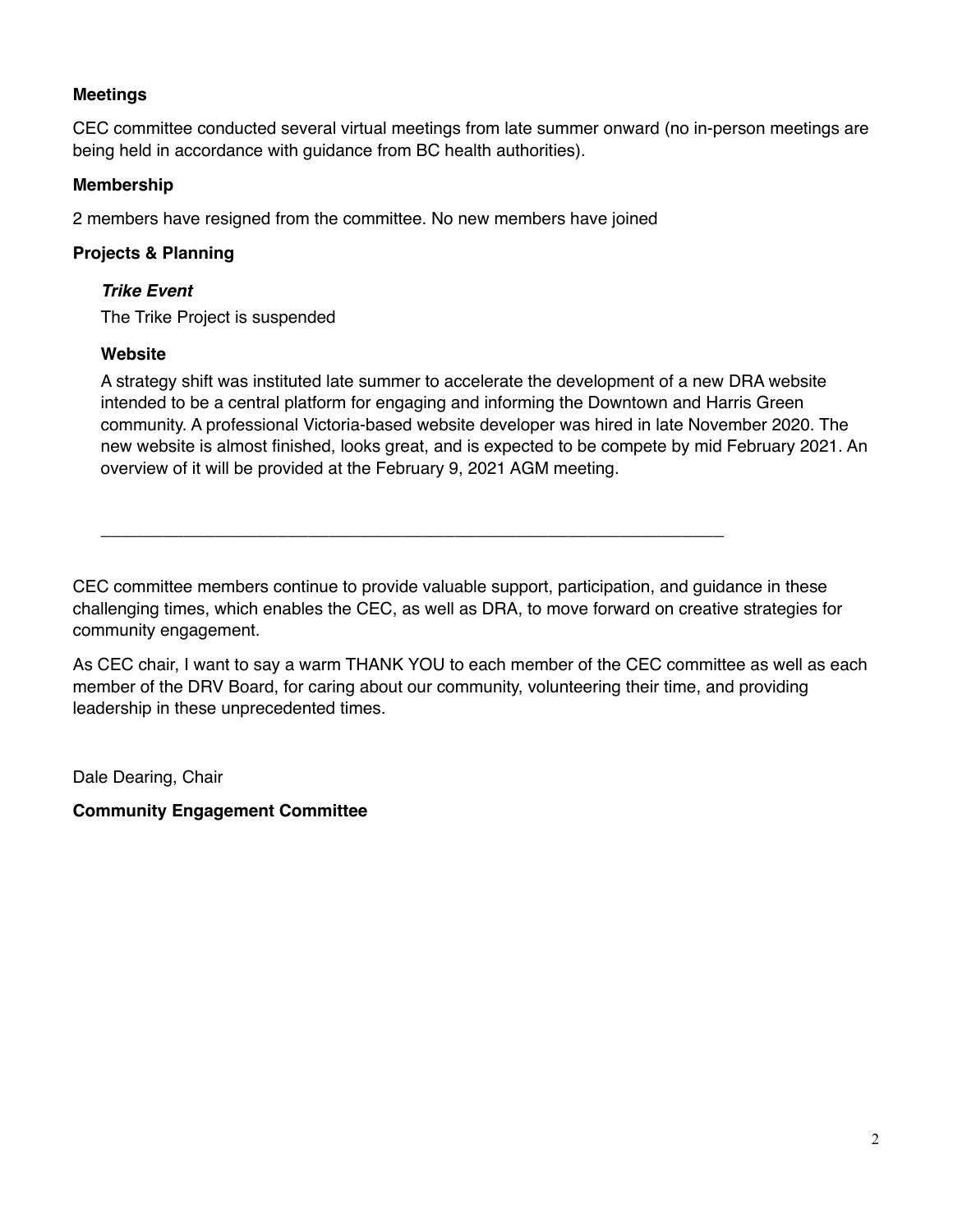### Urban Livability Committee Report - 2020

The work of this committee was curtailed by the social distancing restrictions of the COVID 19 pandemic. Despite the limitations, the chair continued efforts to stay up-to-date with developments in the City and to respond on behalf of residents as appropriate.

A large part of the agenda at City Hall this year concerned the loss of sheltering spaces for those without housing due to public health orders regarding social distancing. Closing winter response shelters early in March 2020 and decreasing regular shelter space and services resulted in a large number of people forced to shelter in tents on the street. In addition to the tent communities which emerged in a large number of public parks around the city, encampments were set up at Centennial Square and along the boulevard on Pandora Street. Both locations provided access to washroom facilities and allowed service providers to support non-housed residents and connect them to housing as it became available.

Action by BC Housing secured a number of hotel sites which allowed a large number of people to move out of tents and inside. Housing at the Comfort Inn, Paul's Motor Inn, Capital City Center Hotel, in particular, relieved pressure on Pandora and Centennial Square eventually resulting in both sites being removed from the list of places where camping is permitted. The Urban Livability Committee sent a letter to Mayor and Council on behalf of the DRA expressing our concern about Centennial Square, in particular, being used for camping given the limited resources available there and the pressure exerted on the downtown core with its already limited public space.

Space at Save-On-Foods Memorial Centre was used to provide additional space for shelter until August 2020. A call by North Park Neighbourhood Association to re-open the arena during the winter of 2020/2021 has been supported by the DRA as well as the request to the CRD to use Oak Bay Lodge to house homeless seniors.

Sandra continues to monitor both the work of the 900 Block of Pandora Good Neighbour **Committee** as well as the **Downtown Service Providers Committee** as non-profits in the City work with City Council and provincial government agencies to migate the effects of the pandemic on those who are unhoused.

Respectfully submitted,

Sandra Severs, Chair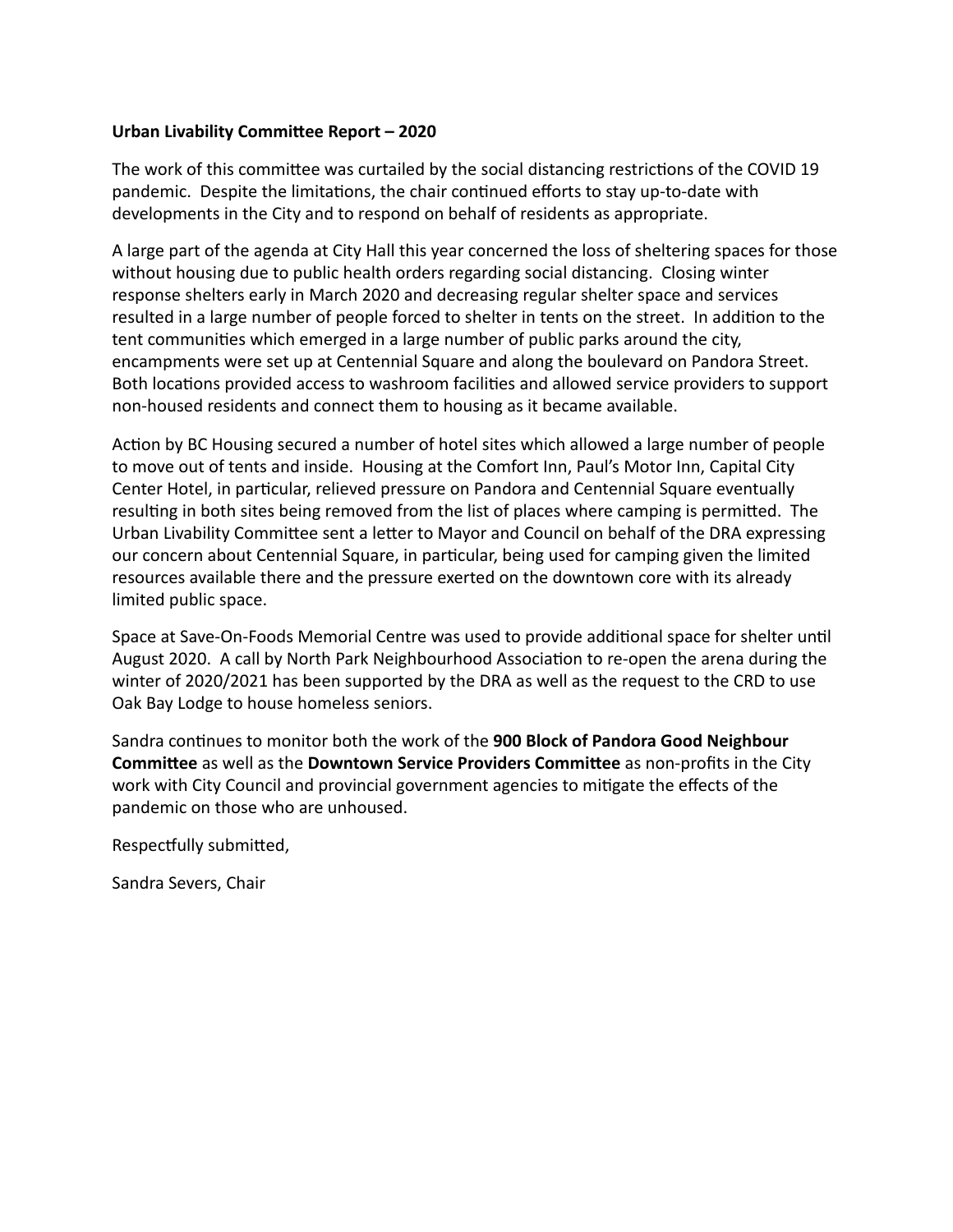## Report of the Governance Committee for 2020

The Committee's work this year focused on applying to the City for additional funding for 2021.

Specifically, the DRA has now requested that in its 2021 budget deliberations Council approve an allocation to it of \$47,000 as a pilot project. These funds will enable the DRA to retain a part-time staff person up to 25 hours per week to assist in targeted outreach activities to build a broader and more diverse DRA membership, identify and deliver on residents' needs and improve access and equity to civic resources, actively seek other potential sources of funding to meet community needs, and conduct on-going evaluation of and reporting on DRA activities.

The staff person would also assist the DRA in exploring opportunities to locate a small office space in a downtown location to provide a physical community "heart" where downtown residents people can meet and problem-solve, and which would also be partly paid for by these additional funds.

Council is still deliberating on the 2021 budget and we are awaiting the outcome of those deliberations.

Also, an application is being finalized for a Strategic Grant for a pilot community outreach program for a targeted needs assessment and subsequent development of a resource directory. That application will be considered in April, with results being expected in May, 2021.

In addition to the funding applications, the Committee attended to filing at the BC Registry of the amendment to the Bylaws and Constitution, approved at the 2020 AGM.

Dianne Flood, Committee Chair